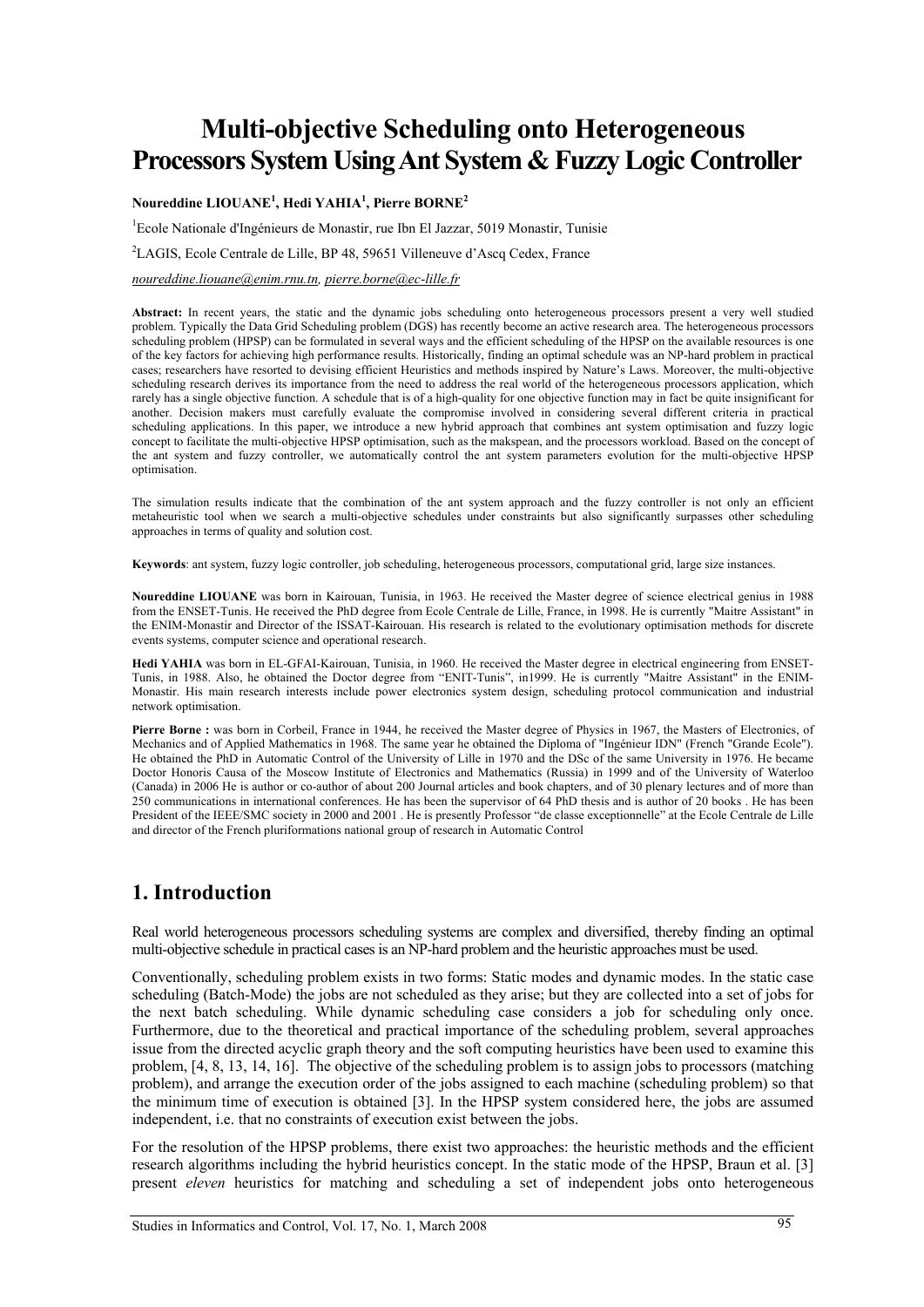computing environment, and the goal was to minimise the makespan. Particular modern heuristics approaches have been recently presented for the problem, such as the Tabu Search [1], Simulated Annealing [18], Local Search [15, 11], Genetic Algorithms [5, 7,9,13, 16, 20], Particle Swarm Optimization [2], Fuzzy based scheduling [10]. Moreover, the single objective is not sufficient in practical case and the decisionmaker has a priori information and intuition regarding the nature of the optimisation to be performed. For example, the minimisation of the makespan may be of primary importance and the balance of the processor workload and the total workload may be of secondary interest.

Work with other NP-hard problems has shown that the multi-objective solutions found by the heuristics can often be improved by the approaches based on soft computing technique. Essentially, we remark the existence of two grand classes of multi-objective optimisation procedures:

- The Non Pareto approach, that consists in transforming the multi-objective problem to the mono objective problem based on an aggregation operator that mixes the different objectives into a weighted sum. The weighted sum translates multiple objectives into a single objective value for the schedule opportunity [5].
- The Pareto approach is directly based on the Pareto optimisation concept. This approach satisfies two objectives: converge to the Pareto front and also obtain diversified solutions scattered all over the Pareto front [19].Very few researchers have been presented with the multi-objective heterogeneous processors scheduling. The complexity of the problem has a major role to play in this.

In this paper, we propose a new method for finding multi-objective HPSP solutions using metaheuristic based on the Ant system and the Fuzzy Logic Controller (AS-FLC). Moreover the definition of the best bounds and the higher bounds of some criteria are presented. The remainder of this paper is organised as follows. In the next section, we describe the formulation of the heterogeneous processor scheduling problem. A new multi-objective scheduling approach called Ant System and Fuzzy Logic Controller is presented in section 3. The illustrative example and the effectiveness of this approach are illustrated in section 4 and section 5. Finally, section 6 concludes the paper.

# **2. Problem Formulation**

Practically, the heterogeneous processors scheduling problem in computational grids is a multi-objective optimisation problem. More precisely, the HPSP problem may be formulated as follows:

- A set of *NJ* independent jobs that must be scheduled. Any job has to be processed entirely onto a unique resource, furthermore the pre-emption is not authorised.
- A set of *NP* heterogeneous processors candidates to participate in the scheduling process.
- An expected processing time  $pt_{i,j}$  of each job  $J_i$  onto a processor  $P_i$ . The  $pt_{i,j}$  derived from the *EPTM* called Expected Processing Time Matrix, where  $EPTM_{i,j} = pt_{i,j}$  is expressed in unit of time(*ut*)

Our objective is to minimise the completion time (makespan) and balance the exploitation of the resources effectively. Note that the makespan, total workload and the workload processor are the most important physical parameters of the scheduling problem onto heterogeneous processors.

# **3. Applying Ant System and Fuzzy Logic Controller to the HPSP**

### **3.1 Construction graph and constraints**

Graphically, the HPSP can be represented by the bipartite oriented graph composed of two categories of nodes. A Job is associated to a *J* node; a processor is associated to a *P* node. There exists an arc between a *J* node and a *P* node if and only if the job *J* can be executed on the processor *P* without exceeding its computing capacity.

The cost of the connection *J* to *P* is directly linked to the processing time  $pt_{i,j}$ , given in unit of time (*ut*), of the *j-th* job *J<sub>i</sub>* upon the *i-th* processor *P<sub>i</sub>*. To model the process in a more straightforward manner, we use the construction graph that is derived from the expected processing time matrix *EPTM*. The expected processing time matrix defines the one distance among job  $J_i$  and processor  $P_i$ .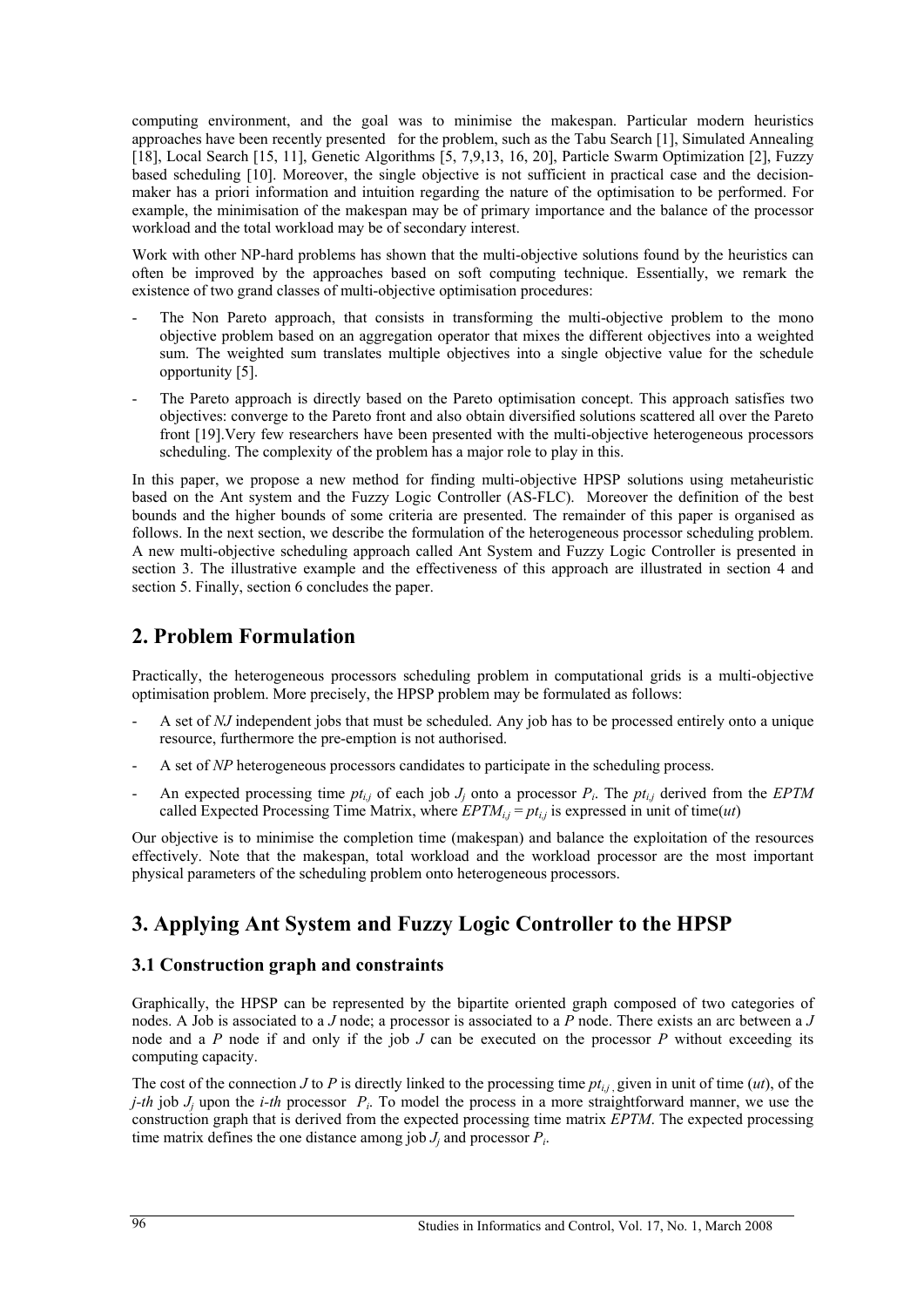|                |   |   | $J_2$ $J_3$ | $ J_4 $ | $J_5$ | $J_6$ | $J_7$ |
|----------------|---|---|-------------|---------|-------|-------|-------|
| Р,             |   |   | 8           | 6       | 3     |       |       |
| P <sub>2</sub> |   | 5 | 5           |         | 5     | 9     | 6     |
| $P_{3}$        | 6 | 8 | 6           | 8       |       |       | 5     |
|                |   |   |             |         |       |       |       |

**Table 1.** Expected processing time matrix for construction graph

**Table 2.** Example of solution of construction graph

|                |   | $J_1$ $J_2$ $J_3$ $J_4$ $J_5$ $J_6$ $J_7$ |   |  |  |
|----------------|---|-------------------------------------------|---|--|--|
| P <sub>1</sub> |   |                                           |   |  |  |
| P <sub>2</sub> |   |                                           |   |  |  |
| $P_3$          | 6 |                                           |   |  |  |
| $P_4$          |   |                                           | 6 |  |  |

With this construction graph, we can transform the HPSP into a travelling ant problem.



**Figure 1.** Ant travelling path solution

Above, the construction graph represents a simple solution of the travel of the ant on the path.

Specifically, an ant seeks to travel across the construction graph in such a way that all of the following constraints will be satisfied: one and only one node is visited in each of the columns of the graph. In the rest of this paper, "path" "tour" and "solution" are used interchangeably; a pair of  $(J_i, P_i)$  means: Job  $J_i$  is assigned to Processor *Pi*.

## **3.2 The ant system optimization and fuzzy logic controller**

Initially, submitted to application by (Dorigo et al., 1992), the ant system optimisation presents a class of general algorithms of optimisation. The main underlying idea, essentially inspired by the behaviour of real ants, that represents a parallel search of several constructive computational solutions based on the characteristics problem data and on a dynamic memory structure containing information on the quality of previous solutions. Generally, the behaviour of ant system mechanism depends on many unsure parameters, incomplete knowledge of the real ant system attitude and the imprecise information for identification of the relationship between the strategy choice of the parameters and the global behaviour of the ant system heuristics. In our context, we apply the fuzzy logic controller for adapting and tuning the ant system parameters to improve the searching ability in finding the global optimum.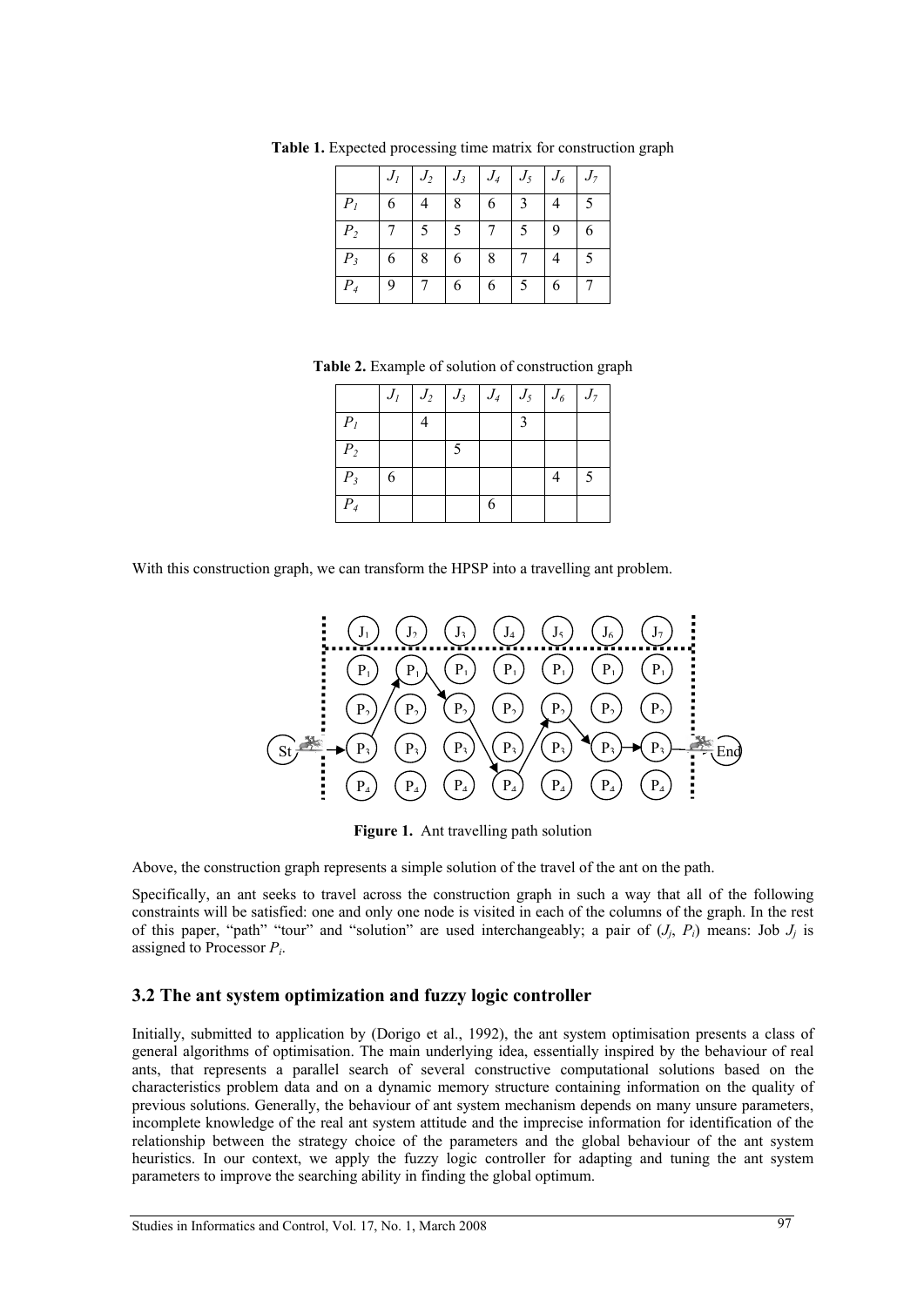#### **3.3 The ant system scheduling**

Typically, ants deposit a chemical pheromone when they move in their environment; they are also able to detect and to follow pheromone trails.

In our case, the pheromone trail describes how the ant system builds the solution of the HPSP problem. On the construction graph, the probability of choosing a branch at a certain time depends on the total amount of pheromone on the branch, which in turn is proportional to the number of ants that used the branch until that time. The probability  $P_{i,j}^k$  represents the probability of the *k-th* ant to assign a job  $J_j$  to an available processor *Pi*. Each of the ants builds a solution using a combination of the information provided by the pheromone trail  $\tau_{i,j}$  and by the heuristic function defined by  $\eta_{i,j}$ , 1  $p_{i,j} - pt_{i,j}$  $\eta_{i,i} = \frac{1}{i}$ .

Formally, the probability of picking that an ant *k-th* will assign a job  $J_i$  to the processor  $P_i$  is given in equation 1.

$$
P_{i,j}^{k} = \begin{cases} \frac{(\tau_{i,j})^{\alpha}(\eta_{i,j})^{\beta}}{\sum_{j\in D}(\tau_{i,j})^{\alpha}(\eta_{i,j})^{\beta}} & \text{if } j \in D \\ 0 & \text{Otherwise} \end{cases}
$$
(1)

In this equation, *D* denotes the set of jobs on the path of the ant, where  $\alpha$  and  $\beta$  are parameters that control the relative importance of the pheromone trail versus heuristic measure. Therefore the transition probability is a trade-off between visibility and pheromone trail intensity at the given time.

Adapting  $\alpha$  and  $\beta$  parameters automatically permits firstly to improve the ability of ant system in finding the global multi-objective solution and secondly to fine tuning them with respect to the constraints and the criteria described in section 2.

The main idea is to use the fuzzy logic controller to compute new strategy parameter values of the ant system probability  $P_{i,j}^k$  taking into account the workload and the total workload of the heterogeneous processors.

#### **3.4 Updating the pheromone trail**

To allow the ants to share information about good solutions, the updating of the pheromone trail must be established. After each iteration of the ant system algorithm, equation 2 describes in detail the pheromone update used when each ant has completed its own scheduling solution denoted *S<sup>k</sup>* , that represents the length of the ant path. In order to guide the ant system towards good solutions, a mechanism is required to assess the quality of the best solution. The obvious choice would be to use the best makespan  $L^{min} = C_{max}$  of all solutions given by a set of ants with minimisation of the criteria  $C_2$  and  $C_3$  described in section 3.6.1.

$$
\Delta \tau_{i,j}^k = \begin{cases} \frac{L^{\min}}{L^k} & \text{if } i, j \in S^k\\ 0 & \text{Otherwise} \end{cases}
$$

(2)

Where  $L^k$  represent the makespan of the solution  $S^k$  given by the *k-th* ant.

After all the ants have completed their tours, the trail levels on each node need to be updated. The evaporation factor ensures that the pheromone is not accumulated infinitely and indicates the quantity of the pheromone that is approved over to the next algorithm iteration. The equation 3 represents the pheromonelevel-update: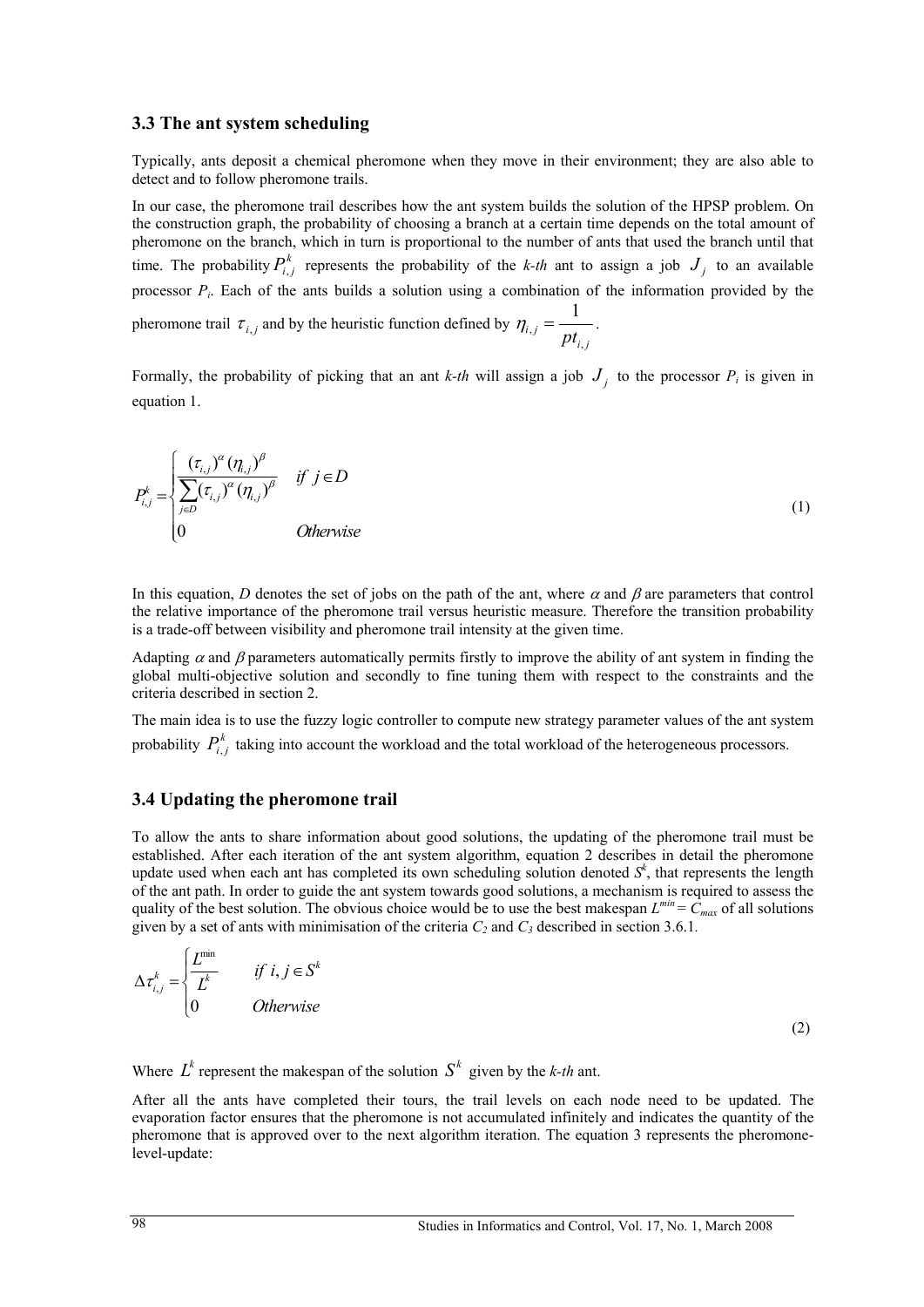$$
\tau_{i,j} = \rho \tau_{i,j} + (1 - \rho) \sum_{k=1}^{M} \Delta \tau_{i,j}^{k}
$$
 (3)

where  $-\rho$  is the pheromone evaporation parameter.

- *NA* defines the number of ants to use in the colony.



**Figure 2.** Start construction graph of the HPSP with 4 ants



**Figure 3.** After few iteration the construction graph with 4 ants



**Figure 4.** The updating pheromone trail support the path of the best solution and damage the path of the bad solutions. The best path is noted critical path.

### **3.5 Tabu search application**

A simple tabu search was also implemented for this optimisation HPSP problem. The main idea is to allow the ants to build their solutions as described in section 3.1 and then the resulting best solution is taken to a global optimum by the tabu search mechanism. The search process is performed on every critical path, every iteration, so it needs to be fairly fast.

In the case of the HPSP problem, the method is to pick critical path responsible for the  $C_{max}$  and verify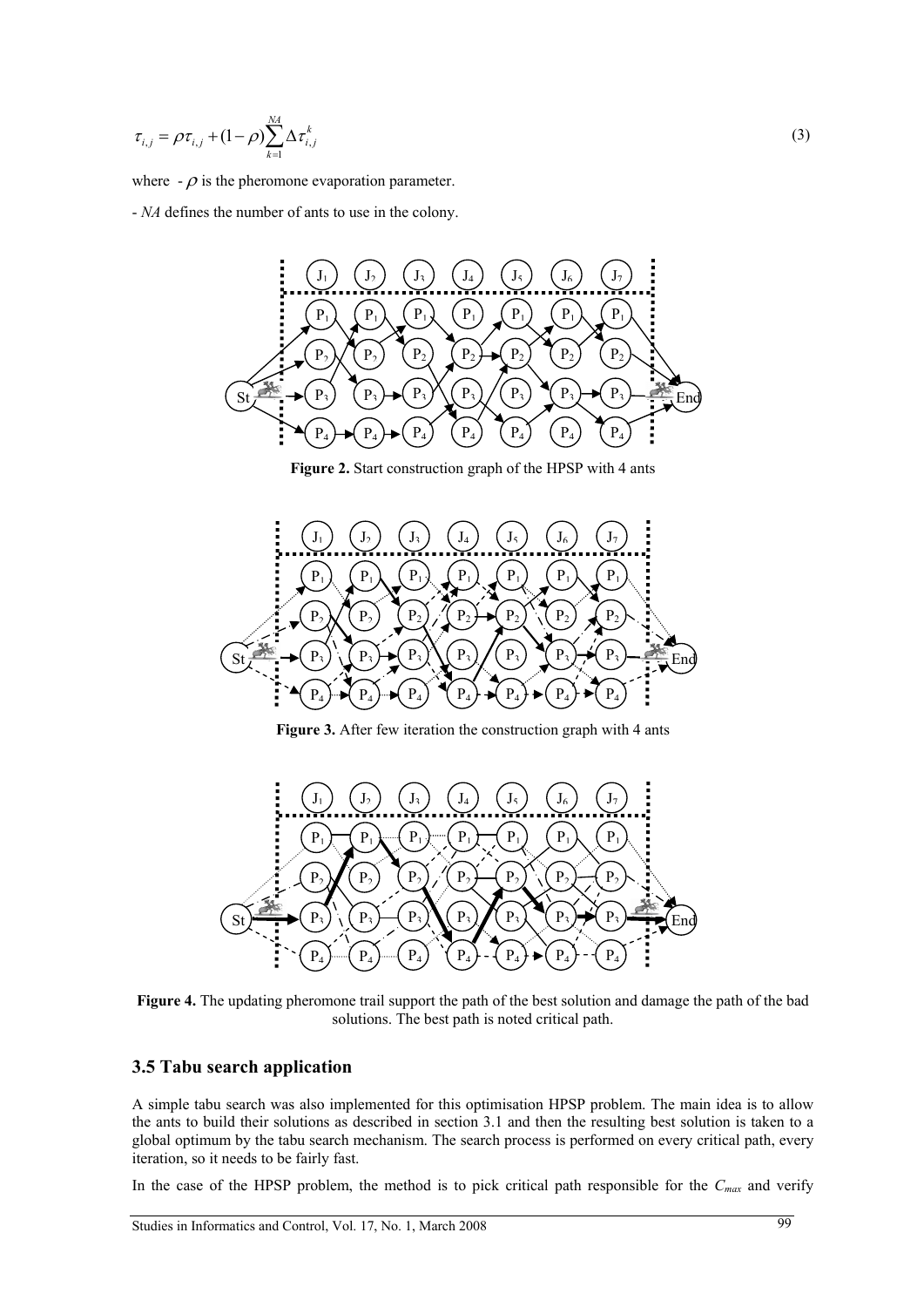randomly if any job could be swapped between other processors which would result in a lower makespan. Following their concept, the tabu search considers one problem processor at a time and attempts to randomly swap one job from the problem processor with any other (non-problem) processor. Then the ants are used to generate promising HPSP solutions and the tabu search algorithm is used to avoid entrapment in local minima and to improve these solutions.

## **3.6 Hybrid ant system and the fuzzy logic controller**

Based on the fuzzy system, the fuzzy logic controller appears very useful when the process of the analysis is too complex and where the available information is interpreted qualitatively and approximately. Applying fuzzy system for the adaptation of the  $\alpha$  and  $\beta$  parameters regularly does not only enrich the searching ability of the ants mechanism in finding the very good solution but also permits fine tuning them taking into account the criteria  $(C_2$  and  $C_3$ ) described in section 3.6.1

The fuzzy logic controller is used to automatically adjust the two  $\alpha$  and  $\beta$  parameters at different stages in ant system scheduling mechanism.

### **3.6.1 HPSP Criteria description**

Our objective is to find the scheduling that satisfies a multi-objective function under the constraints of the HPSP. In this paper, we consider the balance and compromise between the workload processors and the total workload of the processors.

Let  $d_i$  the latest finishing time of the job  $J_i$  and  $w_i$  characterise the workload of the processor  $P_i$ 

In this study, the following objectives have been optimised:

- Minimise the makespan or the maximal completion time of the all jobs:

$$
C_1 = C_{\text{max}} = \underset{\forall j \leq N} \text{Max}(d_j) \cdot ut \tag{4}
$$

- Maximise the workload of each processor, which try to balance the load processors:

$$
C_2 = \underset{\forall i \le NP}{\text{Min}}(w_i) \cdot ut \tag{5}
$$

- Minimise the total workload of the processors, which represents the total processing time of all processors:

$$
C_3 = \sum_{i=1}^{NP} w_i \cdot ut \tag{6}
$$

The criteria  $C_2$  and  $C_3$  give a physical meaning to the HPSP, which refers to the total processing time reduction and to the finding of the workload balance between the set of available processors.

### **3.6.2 Criteria aggregation by fuzzy logic controller**

In this section, two criteria  $C_2$  and  $C_3$  are considered for the multi-objective HPSP problem.  $C_2$  and  $C_3$  are combined by the fuzzy inference. Hence, the fuzzy controller is used to aggregate the criteria. Moreover the decision-maker has to preset the objective criteria and the upper bound values are automatically calculated for every criterion. According to the fuzzy sets theory, the fuzzy controller is based on four principal components:

- The knowledge base: shaping the expertise of the basis rules.
- The fuzzification interface: that transforms the crisp parameters values into fuzzy data.
- The inference process: that represents the criteria aggregation based on the knowledge base.
- The defuzzification interface: that transforms the aggregation results into value parameters action.

### **3.6.3 Best bounds criteria and fuzzification**

A best bound  $C_i^{BB}$  for each criterion value is determined via the expected processing time matrix *EPTM* and computed by the following relations.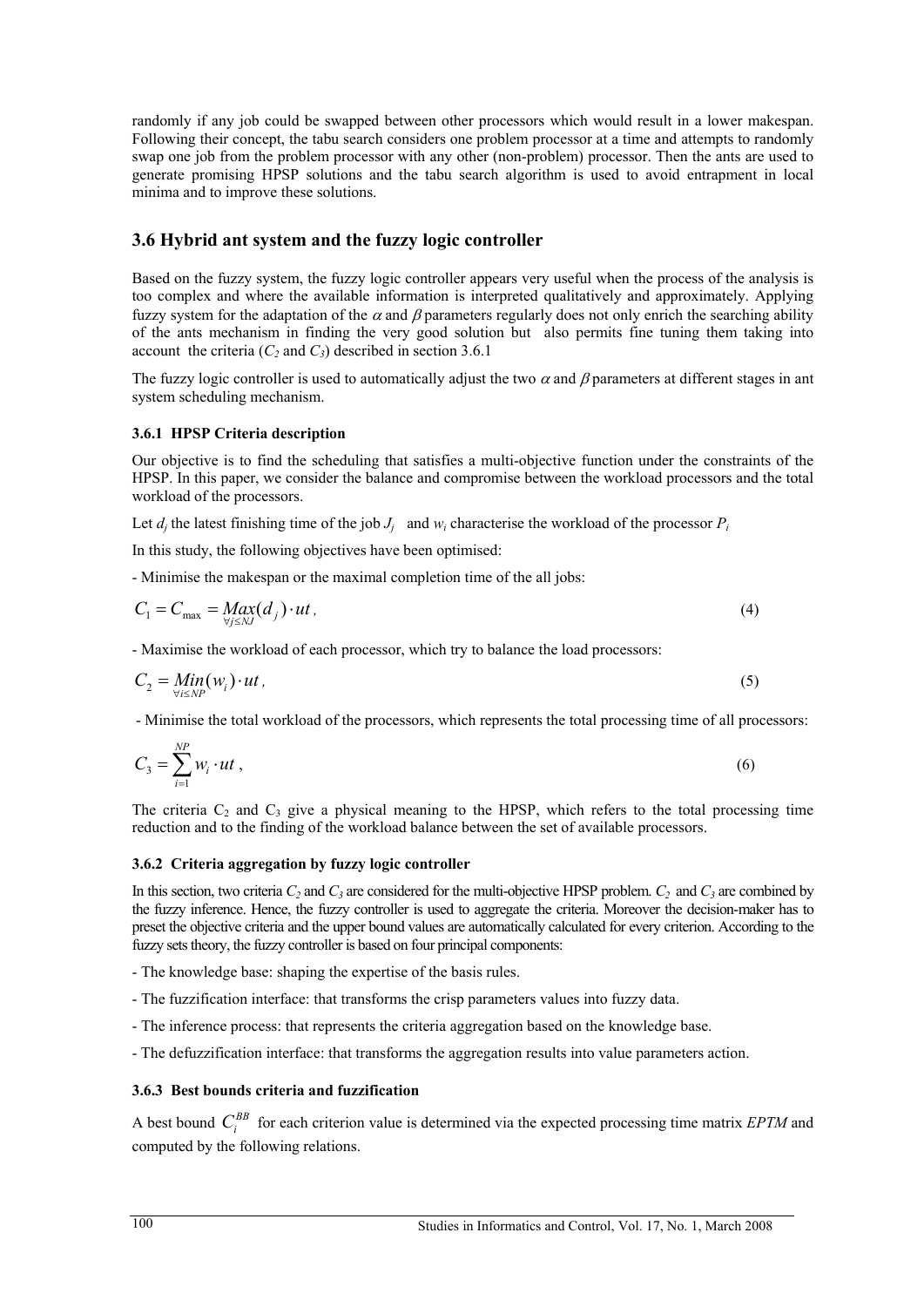$$
C_3^{BB} = \sum_{\forall j \leq NJ} Min(pt_{i,j}) \cdot ut , \qquad (7)
$$

that represents the minimal total workload of all processors.

$$
C_1^{BB} = Max((round(\frac{C_3^{BB} - \varepsilon}{NP}) + 1), Max_{\forall j \leq NJ} (Min(pt_{i,j})) \cdot ut, with \varepsilon \in [0,1]
$$
(8)

That represents the best *Cmax*

where  $round(x)$ : round the elements of *x* to the nearest integer.

$$
C_2^{BB} = Max(C_3^{BB} - C_1^{BB} (NP - 1), Max_{\forall j \leq N'}(Min(pt_{i,j}))) \cdot ut
$$
\n(9)

At the *t*-*th* iteration, we evaluate the quality of solutions according to the criteria objective. The upper bounds of the  $C_2^h$  and  $C_3^h$  represent the highest feasible solution obtained by the ant system scheduling mechanism at the *t-th* algorithm iteration. Lastly the fuzzy characterisation of the criteria is given by the membership function  $\mu c$ , shown in Fig.5.



**Figure 5.** Fuzzy characterisation of the criteria

#### **3.6.4 Knowledge basis and the control ant system parameters**

Based on the number of experiments and the expertise in scheduling domain the fuzzy decision rules were constructed for controlling the evolution of the parameters  $\alpha$  and  $\beta$  related to the ant system strategy research solutions. The ant system strategy is given by the following basis rules:

If  $C_2$  is *best<sub>2</sub>* and  $C_3$  is *best<sub>3</sub>* then decrease  $\alpha$  and increase  $\beta$  for the next iteration ant system algorithm

If  $C_2$  is *bad<sub>2</sub>* and  $C_3$  is *bad<sub>3</sub>* then increase  $\alpha$  and decrease  $\beta$  for the next iteration ant system algorithm

In order to implement and facilitate the fuzzy logic controller, we note  $U \in \mathbb{R}^2$  the control ant system vector with  $U = [\alpha \ \beta]^T$  and  $A \in \mathbb{R}^{2 \times 2}$  the decision strategy matrices that represent the expert decision for increasing or decreasing parameters ( $\alpha$  and  $\beta$ ). The equivalent rule bases are given by:

If  $C_2$  is *best<sub>2</sub>* and  $C_3$  is *best<sub>3</sub>* then  $U^+ = A_1 \times U$ 

If  $C_2$  is *bad<sub>2</sub>* and  $C_3$  is *bad<sub>3</sub>* then  $U^+ = A_2 \times U$ 

In our case the  $U^+$  represents the control vector of the ant system for the next iteration, for example 1 0.75 0 A  $=\begin{bmatrix} 0.75 & 0 \\ 0 & 1.5 \end{bmatrix}$ ,  $A_2 = \begin{bmatrix} 1.8 & 0 \\ 0 & 0.8 \end{bmatrix}$  $=\begin{bmatrix} 1.8 & 0 \\ 0 & 0.85 \end{bmatrix}$  can be represent respectively the decision strategy of the first

rule and the second rule.

#### **3.6.5 Defuzzification and the inference system**

Based on the theory of the fuzzy sets, the fuzzy logic controller concerns the non linear system represented by a set of fuzzy rules of which the consequent part are linear equations. The non linearity is transformed in a weighted sum of these linear state equations.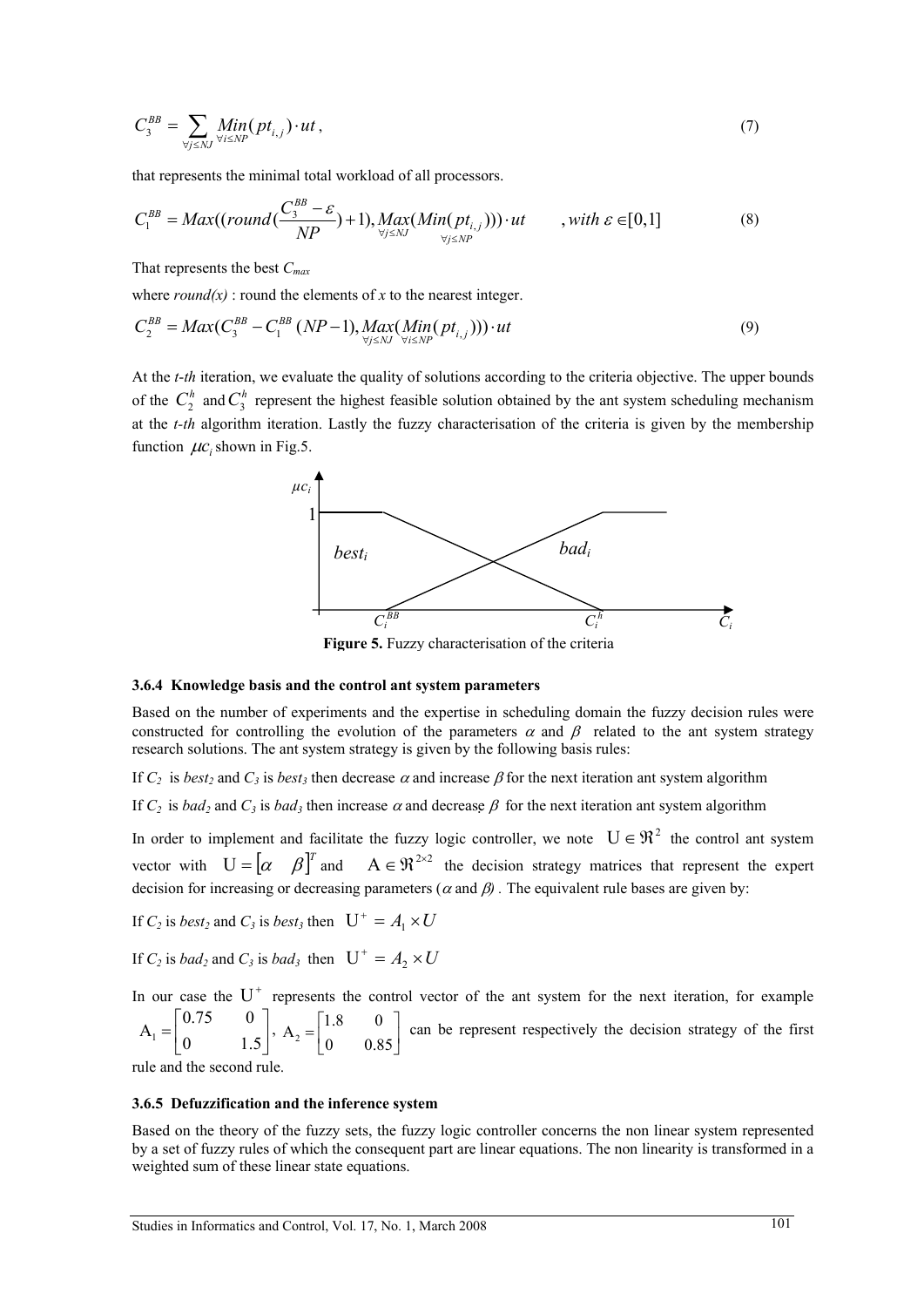According to the form of rule bases and the fuzzification phase described previously, the final output of the fuzzy logic controller is inferred as follows:

$$
U^{+} = \frac{\sum_{r=1,2} \mu c^{r} A_{r} U}{\sum_{r=1,2} \mu c^{r}},
$$
\n(10)

where  $\mu c^1 = \min(\mu c_{2, Best}, \mu c_{3, Best})$ , and  $\mu c^2 = \min(\mu c_{2, Bad}, \mu c_{3, Bad})$ , and *r* represent the number of fuzzy rules.

#### **3.6.6 The set up parameter values**

The set up parameter values used in the ant system scheduling algorithms and the fuzzy logic controller are often very important in getting good results, however the appropriate values are very often entirely problem dependent (Dorigo *et al.* 2002), and cannot always be derived from features of the problem itself . Generally, these parameters are defined by the expertise in the scheduling domain:

- the control vector  $U = [\alpha, \beta]^T$  summarises how the ant system mechanism exploits the fuzzy controller for adapting the compromise between the pheromone trail and the heuristic information,

 $-\alpha$  determines the degree to which pheromone trail is used as the ants build their solutions. The lower the value, the less 'attention' the ants pay to the pheromone trail, but the higher the value, the less exploration the ants perform,

*-*  $\beta$  determines the extent to which heuristic information is used by the ants,

- the matrices  $A_1$  and  $A_2$  represent how the fuzzy controller increases or decreases the control vector for adapting multi-objective optimisation problems,

 $-\tau_0$  is the value to which the pheromone trail values are initialised. Initially the value of the parameter should be moderately high to encourage initial exploration, while the pheromone evaporation procedure will gradually stabilise the pheromone trail,

-  $\rho$  is the pheromone evaporation parameter and is always set to be in the range  $[0 < \rho < 1]$ . It defines how quickly the ants 'forget' past solutions. A higher value makes for a more aggressive search; it tests a value of around 0.5-0.75 to find good solutions,

*- NA* defines the number of ants used in the colony, a low value speeds the algorithm up because less search is done, a high value slows the search down, as more ants run before each pheromone update is performed. Experimentally, a value of 10 appeared to be a good compromise between execution speed and the quality of the solution achieved.

It is interesting to note that for each value of the parameters the ant system scheduling metaheuristic yields a solution. Moreover, its convergence speed depends essentially on the initial number of used ants *NA*.

#### **3.6.7 Building solution steps**

The main steps in the strategy of the HPSP by ant system and fuzzy logic controller algorithm are given below:

- Initialise parameters  $NA$ ,  $\alpha$ ,  $\beta$ ,  $\tau_0$ ,  $\rho$ .
- Create initial solutions and an empty tabu list of a given size.

In order to generate feasible and diverse solutions, initial ant paths are represented by solutions issued from heuristic rules (MET, MCT, MinMin, MaxMin, FIFO, etc)[3] and random solution paths. Heuristics are used to approximate an optimum as near as possible.

#### **- Repeat the following steps until the termination criteria are met:**

- Find *new solution* by the ant system procedure scheduling given in section 3.1.
- Evaluate the quality of the new solution.
- If a *new solution* is improved then the current *best solution* becomes *new solution*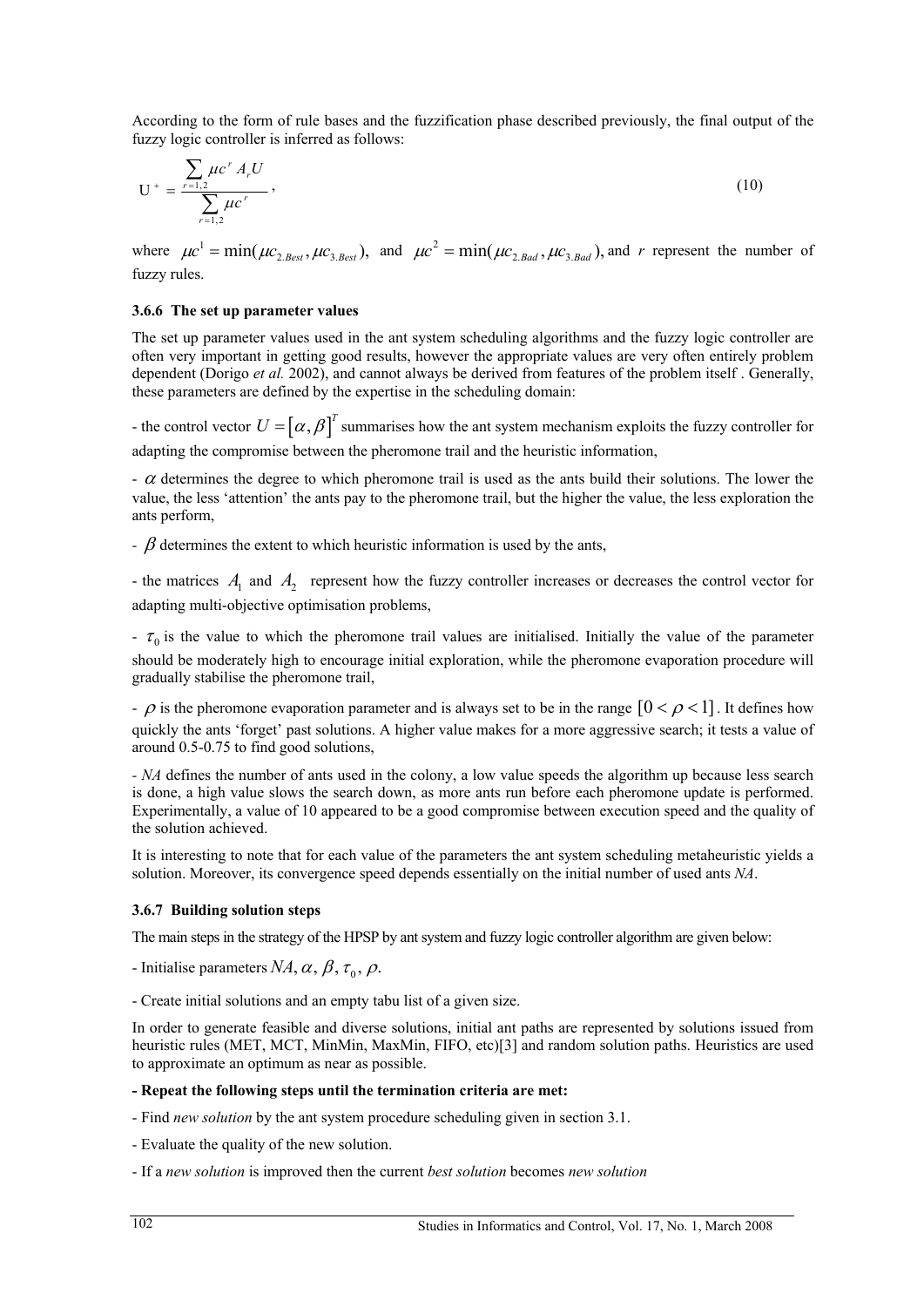*else* If *no new solution* is improved then apply the tabu search optimisation given in section 3.5.

- Add *solution* to the tabu list, if the tabu list is full then delete the oldest entry in the list.
- Apply the updating pheromone trail procedure given in section 3.4
- Compute the upper bound of criteria  $C_2^h$  and  $C_3^h$  given in section 3.6.3
- Apply the fuzzy logic controller and compute  $U^+$  by the equation 10
- **END Repeat**

## **4. Illustrative Example**

In order to illustrate the above AS-FLC scheduling methaheuristic, let us consider a HPSP problem composed by 16 jobs  $J_j$  ( $j=1,2,...,16$ ) and 4 processors  $P_i$  ( $i = 1,2,3,4$ ). Table 3 depict the *EPTM* that gives for each job the expected processing time required by each processor. With  $NA = 10$ ;  $\alpha = 0.25$ ;  $\beta = 0.75$ ;  $\tau_0 = 0.7$ ;  $\rho = 0.5$ 

and 
$$
A_1 = \begin{bmatrix} 0.5 & 0 \\ 0 & 2 \end{bmatrix}
$$
,  $A_2 = \begin{bmatrix} 2 & 0 \\ 0 & 0.5 \end{bmatrix}$ 

**Table 3.** The expected processing time matrix for 16 Jobs and 4 Processors.

|          | $J_{\lambda}$ | J. | ູ | $\boldsymbol{\omega}$ | .J 5 | $\mathbf{v}_0$ | J <sub>7</sub> | $J_{\delta}$ | Jo | $J_{10}$  | J11<br>- 11 | J12<br>1/2 | $J_{13}$ | ູປ<br>14 | 15<br>$J_{L}$ | $U_{10}$ |
|----------|---------------|----|---|-----------------------|------|----------------|----------------|--------------|----|-----------|-------------|------------|----------|----------|---------------|----------|
|          |               |    |   |                       | ∸    |                |                | -            | ∸  |           |             |            |          |          |               |          |
| $\bm{p}$ | $\sim$        | -  |   |                       |      |                |                |              |    |           | <u>_</u>    |            |          |          |               |          |
| D        |               |    |   |                       |      |                |                |              |    |           |             |            | ∸        |          |               |          |
| P        | $\sqrt{2}$    |    |   |                       |      |                |                |              |    | <b>__</b> |             |            |          |          |               |          |

In the table 4 we give the values of the best bounds of each criterion; they are computed by the equations 7, 8 and 9.

**Table 4.** The best bounds criteria for 16 Jobs and 4 processors

| $C^{BB}$   | <i>Max</i> ( $\text{(round}(33/4)+1)$ , 6) = 9 <i>ut</i> |
|------------|----------------------------------------------------------|
| $C_2^{BB}$ | $Max((33-9*3), 6) = 6$ ut                                |
| $C_3^{BB}$ | $3+2+2+1+1+1+1+1+1+2+2+3+1+6+2+4 = 33$ ut                |

At the first iteration and via the initial solutions generated by the heuristics and the random method, the AS-FLC methaheuristic gives the critical path and the next solution as described below.

|                    | ◡      | $\boldsymbol{\cdot}$ | v | ັ | ຸ່     | ∙U ∩   | $\overline{ }$<br>v | Jg     | $\boldsymbol{\omega}$ | 10<br>v | ູ | υ<br>$\overline{1}$ | ັ | v | ັ | $J_{16}$ |  |
|--------------------|--------|----------------------|---|---|--------|--------|---------------------|--------|-----------------------|---------|---|---------------------|---|---|---|----------|--|
| D                  |        | ↗                    | w |   |        |        |                     | ∼<br>- | ⌒<br>-                | ↗       |   | ---                 |   |   |   |          |  |
| D                  | ◠<br>ັ | ⌒<br>-               |   |   |        |        | ت                   |        | ⌒<br>-                | ◠       |   |                     |   |   |   |          |  |
| D                  |        |                      |   |   |        | ◠<br>- | ⌒<br>ٮ              |        |                       | -       |   |                     |   |   |   |          |  |
| n                  |        |                      |   |   | ⌒<br>- |        |                     |        |                       |         |   |                     |   |   |   |          |  |
| $\mathcal{L}$<br>_ |        |                      |   |   |        |        |                     |        |                       |         |   |                     |   |   |   |          |  |

**Figure 6.** Initial path issued from the heuristics and random method

**Table 5.** Initial scheduling issued from the heuristics and random method  $C_1$ =10,  $C_2$ =7 and  $C_3$  = 34

|                | <b>Scheduling</b>                               |
|----------------|-------------------------------------------------|
| P <sub>i</sub> | $J_1 >> J_6 >> J_7 >> J_3$                      |
| $P_{2}$        | $J_{14} >> J_5 >> J_{11}$                       |
| $P_{2}$        | $J_1 >> J_8 >> J_4 >> J_{10}$                   |
| $P_{A}$        | $J_{16} >> J_{13} >> J_{9} >> J_{15} >> J_{25}$ |
|                | $C_1=10$ ; $C_2=7$ ; $C_3=34$                   |

The solution given in the table 5 has a  $C_1$ =10,  $C_2$ =7 and  $C_3$  = 34. The AS-FLC finds that the processor  $P_4$  on the critical path is the problem. To solve this problem and after a few iterations of the travels of the ants (38 in this application example) the AS-FLC metaheuristic suggests to swapping  $J_1$  and  $J_{16}$  on the processors  $P_3$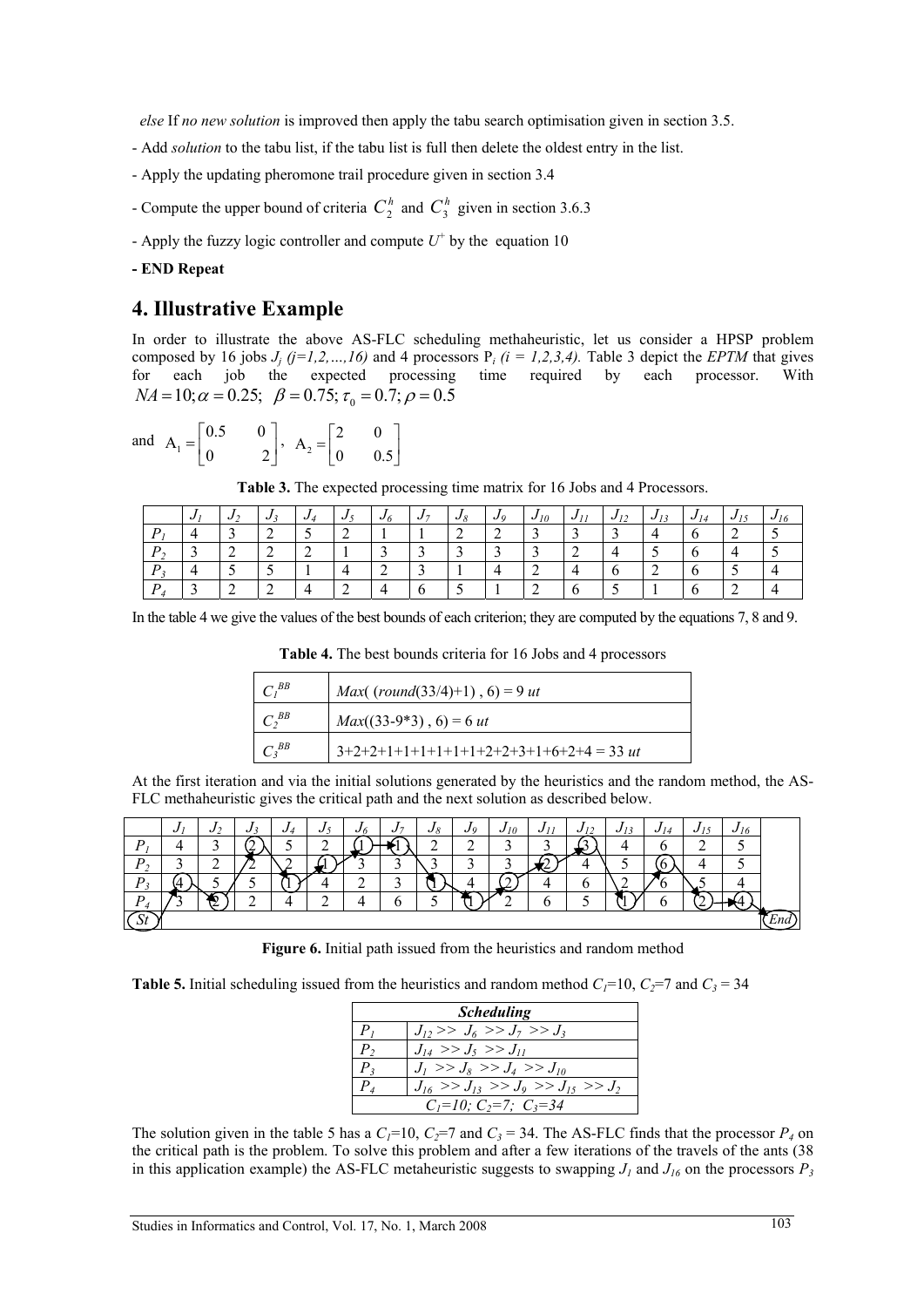and  $P_4$ . The swapping of the job  $J_1$  and  $J_{16}$  between the processors  $P_3$  and  $P_4$  gives an amelioration of the scheduling with  $C_1=9$ ,  $C_2=7$  and  $C_3=33$ .

|                | v |   | v |              | ., |   | ຸບເ |   |   |  |  | n |  |
|----------------|---|---|---|--------------|----|---|-----|---|---|--|--|---|--|
| $\overline{D}$ |   |   |   |              |    |   |     |   | - |  |  |   |  |
| D              |   | - |   | $\tilde{\ }$ |    | ∽ |     | - |   |  |  |   |  |
| n              |   |   |   |              | ∸  |   |     |   |   |  |  |   |  |
|                |   |   |   |              |    |   |     | - |   |  |  |   |  |
| $\sim$         |   |   |   |              |    |   |     |   |   |  |  |   |  |

**Figure 7.** Solution path generated by the AS-FLC

**Table 6.** The best multi- objective scheduling given by the AS-FLC ( $C_1=9$ ,  $C_2=7$  and  $C_3=33$ )

|                | <b>Scheduling</b>                       |  |  |  |  |  |  |  |
|----------------|-----------------------------------------|--|--|--|--|--|--|--|
| P <sub>l</sub> | $J_{12} >> J_6 >> J_7 >> J_3$           |  |  |  |  |  |  |  |
| P <sub>2</sub> | $J_{14} >> J_5 >> J_{11}$               |  |  |  |  |  |  |  |
| $P_{3}$        | $J_{16} >> J_8 >> J_4 >> J_{10}$        |  |  |  |  |  |  |  |
| $P_4$          | $J_1 >> J_{13} >> J_9 >> J_{15} >> J_2$ |  |  |  |  |  |  |  |
|                | $C_1=9$ ; $C_2=7$ ; $C_3=33$            |  |  |  |  |  |  |  |

# **5. Experimental Evaluation**

Run by run results Figures 7, 8, 9 depict the results achieved by applying the AS-FLC multi-objective search optimisation, we have evaluated, together, the AS-FLC metaheuristic and initial solution given by the MET, MCT, MinMin and MaxMin heuristics [3] and random method. When generating the *EPTM,* giving the expected processing time of each job  $J_i$  on each of the heterogeneous processors  $P_i$  we adopted the procedure used in [3] to represent the heterogeneity. In our case, we refer to the inconsistent heterogeneity when no consistency is imposed and the expected processing time matrix is randomly generated without enforcing any rule for consistency. In the context of this work, firstly the processing time  $pt_{i,j}$  is chosen Integer randomly generated with uniform distribution over the interval [1..100] and secondly we consider *16* processors and *64, 128, 256, 512* Jobs scheduling . The multi-objective comparisons of the results are based on the makespan  $C_1$ , the work load of processors  $C_2$  and the total workload of all processors  $C_3$ .

All AS-FLC search optimisation results presented are for 100 iterations runs with 10 the number of ants, and each run was performed 10 times and  $\alpha = 0.25$ ;  $\beta = 0.75$ ;  $\tau_0 = 0.01$ ;  $\rho = 0.5$ 



**Figure 8.** Comparison of the best bound  $C_I^{BB}$  and the  $C_I$  given by the initials solutions and AS-FLC approach for inconsistent heterogeneity.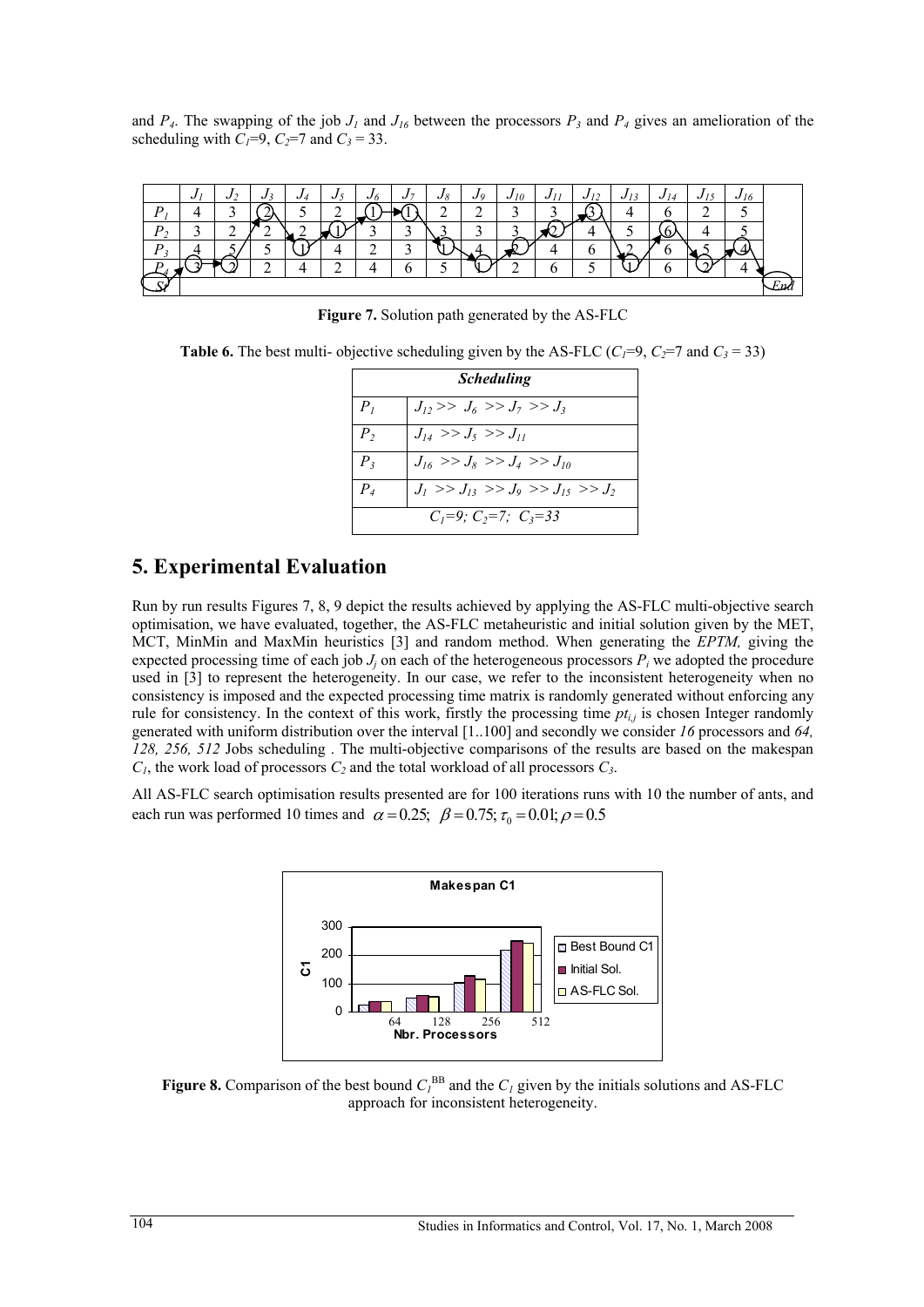

**Figure 9.** Comparison of the best bound  $C_2^{\text{BB}}$  and  $C_2$  value given by the initials solutions and AS-FLC approach for inconsistent heterogeneity.



**Figure 10.** Comparison of the best bound  $C_3^{\text{BB}}$  and  $C_3$  criterion given by the initials solutions and AS-FLC approach for inconsistent heterogeneity.

In our context it is clear from the uniform results that the AS-FLC approach described is competitive with other hybrid evolutionary algorithms. Via the benefits of the initial solutions given by the heuristics and the computing of the best bounds of the criteria , these results of experiments clearly show the extent to which the ant system rely on the fuzzy logic controller to find very good solutions.

# **6. Conclusions**

In this paper, two related approaches are presented, ant system and fuzzy logic controller for multi-objective optimisation techniques (AS-FLC), and this for solving the heterogeneous processors scheduling problem (HPSP). Via the new manner of the definition of the best bounds of the criteria (makespan, workload of processors and Total workload), the results of the reformulated problems show that the AS-FLC metaheuristic can find an optimised multi-objective solution for many different problems, it can be effectively adapted to deal with the multi-objective HPSP in computational grids.

During the simulation phases, the AS-FLC can find a very good quality of solutions for many different problems; moreover it does persist to find the optimum for some classes of the multi-objective HPSP problems. It is, however, fairly robust as even when an optimal solution is not found, generally very good solutions are provided. In conclusion we believe that we have demonstrated that the ant system, when associated with fuzzy logic techniques, can be successfully applied to the heterogeneous processors scheduling problem in grid application. Hence, illustrative examples are provided to summarise the proposed methodology, and verify its effectiveness.

# **REFERENCES**

- 1. ABRAHAM, A., R. BUYYA, and B. NATH., **Nature's Heuristics for Scheduling Jobs on Computational Grids**, in The 8th IEEE International Conference on Advanced Computing and Communications (ADCOM 2000), India, 2000.
- 2. ABRAHAM, A., H. LIU, W. ZHANG and T.G. CHANG, **Job Scheduling on Computational Grids Using Fuzzy Particle Swarm Algorithm**, 10th International Conference on Knowledge-